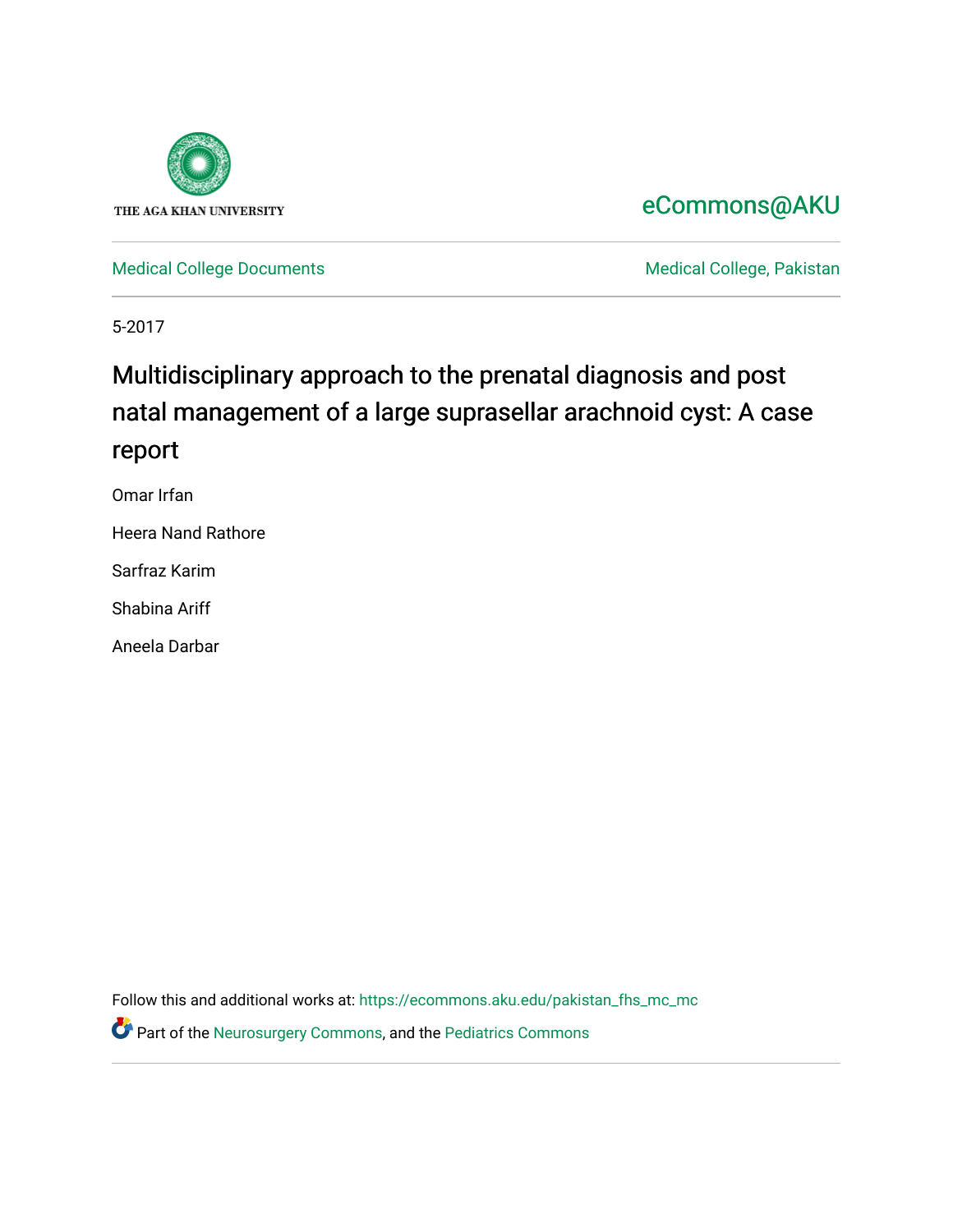## STUDENTS' CORNER CASE REPORT

### **Multidisciplinary approach to the prenatal diagnosis and Post natal management of a large suprasellar arachnoid cyst: A case report**

Omar Irfan,<sup>1</sup> Heera Nand Rathore,<sup>2</sup> Sarfraz Karim,<sup>3</sup> Shabina Ariff,<sup>4</sup> Aneela Darbar<sup>5</sup>

#### **Abstract**

Arachnoid cysts are intra-arachnoid sacs filled with cerebrospinal fluid representing a rare occurence in neonates. We report the case of a suprasellar arachnoid cyst diagnosed prenatally at 21 weeks gestation on routine obstetric ultrasound. A cystic lesion was picked up incidentally at routine antenatal scan. The cyst was noted to be increasing in size over a series of radiological scans. The cyst was diagnosed as a suprasellar arachnoid cyst compressing the third ventricle and bilateral lateral ventricles. A left pteryonal craniotomy for cystocisternostomy of large suprasellar cyst was performed initially. Within a month the cyst recurred with clinical and radiological evidence. An Endoscopic Third Ventriculostomy (ETV) with fenestration was performed.The patient was shifted to the NICU and discharged after 3 days in a stable condition. Patient was followed after 1 week and reassured and advised for one year follow-up.

**Keywords:** Arachnoid cyst, suprasellar, cystocisternostomy.

#### **Introduction**

Arachnoid cysts are intra-arachnoid sacs containing cerebrospinal fluid and represent about 1% of all intracranial masses in neonates. Suprasellar arachnoid cysts comprise approximately 5 - 12.5% of all intracranial arachnoid cysts.<sup>1</sup> A suprasellar arachnoid cyst can be challenging to diagnose, as it is usually asymptomatic unlike many other arachnoid cysts and most often present with endocrine abnormalities due to its close proximity to the pituitary gland.

Being developmental in origin, arachnoid cysts can be detected on prenatal screening. Prenatal ultrasound and magnetic resonance imaging (MRI) have led to the increased diagnosis of central nervous system abnormalities of the foetuses over the past few years.

1Medical College, The Aga Khan University, 2-5Section of Neonatology Department of Pediatrics Aga Khan University Hospital, Karachi, Pakistan. **Correspondence:** Aneela Darbar. Email: aneela.darbar@aku.edu

Mostly the arachnoid cysts are an incidental finding. Through this report, we aim to help the reader to understand the importance of diagnosing a potentitally life threatening cyst prenatally and the treatment approaches in such conditions.

#### **Case Report**

A 22 years old primigravida was scanned routinely at 21 weeks of gestation at a local private Hospital in Karachi, Pakistan. The ultrasound scan showed a noncommunicating arachnoid cyst measuring 1.6 x 2.9 cm in the foetus. The scan was repeated after 7 weeks which showed a rapid increase in the size of the cystic lesion. The ultrasound findings were explained to the family and the mother was referred to our institution Aga Khan University Hospital, immediately.

Foetal Magnetic Resonance Imaging (MRI) was recommended to rule out agenesis of corpus callosum. Antenatal MRI was performed at 29 weeks gestation which revealed an extra-axial mass measuring 35.9 x 30.7 x 34 mm having compression effect over midbrain and medulla with no evidence of hydrocephalus. A series of ultrasound scans at 31 and 35 weeks gestation showed sequential increase in size of the cyst. An antenatal neurology input was taken by the primary Obstetrician. The mother had no known co-morbids and all the infectious viral markers were negative. The plan was to



**Figure-1:** A large extra-axial, well defined CSF intensity cystic lesion seen in midline in sellar and suprasellar region causing compression effect on third ventricle and bilatral lateral ventricles.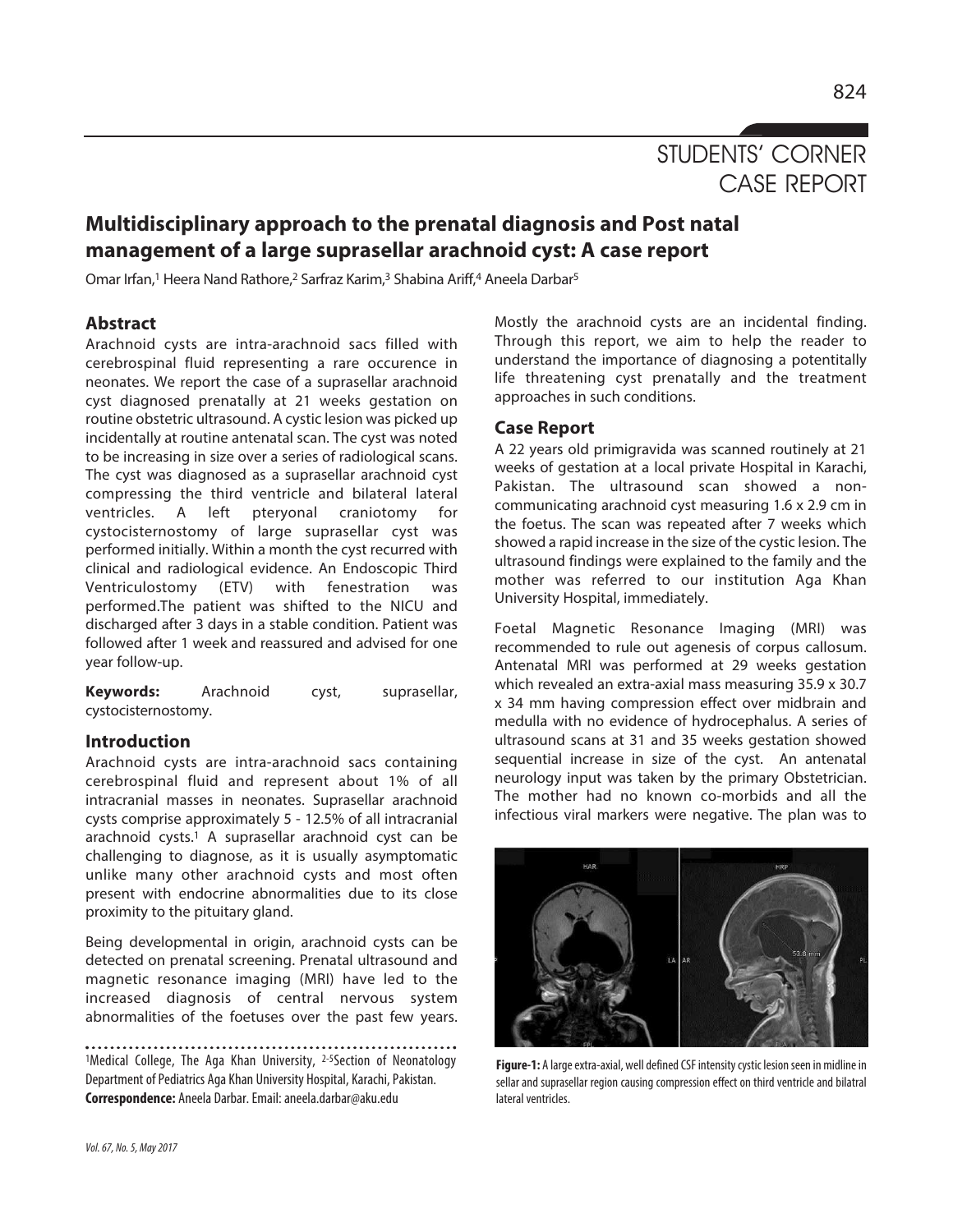

**Figure-2:** Status post left pteryonal craniotomy. Redemonstration of large well defined extra axial CSF intensity in sellar and suprasellar region. Interval increase in size and development of hydrocephalus.

followup after birth of the baby.

A baby, weighing 3700 grams, was born at 38 weeks of gestation via emergency Lower Segment Caesarean Section (LSCS) due to non-progress of labour on 19/2/15. The neonate had stable vital findings with unremarkable physical examination. A post natal MRI performed in the first week of life showed a large extra-axial, well defined CSF intensity cystic lesion identified in suprasellar region. Since the baby was asymptomatic, any urgent intervention was deferred. The baby was, therefore, discharged from NICU after 3 days in stable condition. The plan was to follow head circumference and signs and symptoms of raised intra-cranial pressure (ICP).

During his third week of life, baby developed signs and symptoms of raised ICP with FOC increased from 36 cm to 41 cm over a span of 40 days. He was admitted and underwent another MRI which reported a large extraaxial, well-defined CSF intensity cystic lesion identified in the midline in the sellar and suprasellar region compressing the third and lateral venticles.

Since the bilateral frontal horns of the lateral ventricle were small, this cyst could not be accessed endoscopically via the right frontal horn. Therefore a left pteryonal craniotomy for cystocisternostomy of large suprasellar cyst was carried out on 08/04/15. The intra-operative findings included a cystic lesion containing CSF like fluid and involving sellar, suprasellar and left temporal area. The final diagnosis was of Suprasellar arachnoid cyst with raised ICP. Unfortunately, the success of the surgery was short lived and the baby presented in Neurosurgery Clinic after a month with bulging anterior fontanele and FOC of 43.5 cm (> 98th percentile). The repeat MRI showed hydrocephalus and recurrence of arachnoid cyst. Due to hydrocephalus left ventricle was dilated ten days later, Endoscopic Third Ventriculostomy with fenestration of cyst was done. On follow-up the baby is doing well with no delayed milestones and FOC at 90th percentile on the last visit. The parents' consent was taken prior to surgery and the case to be available for any future research study as part of our institutions routine protocol.

#### **Discussion**

Suprasellar arachnoid cysts arise from diencephalic membrane of Liliequist.<sup>2</sup> An arachnoid cyst can develop at a number of locations within the brain including the main brain fissures such as Sylvian, Rolandic and interhemispheric fissures, the anterior and the middle cranial fossa or the Sella.<sup>3</sup> Foetal arachnoid cysts can also be associated with chromosomal abnormalities.<sup>4</sup> Prenatal diagnosis of an arachnoid cyst, therefore, should be followed by cytogenetic investigation.

Most suprasellar arachnoid cysts are diagnosed after they have caused symptoms in childhood. The symptoms depend upon the location of the cyst and may include endocrine abnormalities. Adan et al. reported that of 30 suprasellar arachnoid cysts studied, 60% had association with endocrine disorders<sup>5</sup>

Arachnoid cysts occasionally present with neurologic signs and symptoms but most cases are asymptomatic with the cysts as incidental findings.<sup>6</sup> Cysts, if symptomatic, should always be treated.<sup>7</sup> Arachnoid cyst, no matter how small in size, if they block the normal CSF pathways and cause symptomatic hydrocephalus, merit surgical intervention.

Prenatal sonography can show an arachnoid cyst as early as 20 weeks' gestation. Bretelle et al. has reported a posterior fossa arachnoid cyst detected at 13 weeks' gestation by Transvaginal Sonography (TVS).<sup>8</sup> Recent larger studies have estimated prevalence of arachnoid cyst on imaging at about 2%.<sup>6</sup> This means that prenatal diagnosis is not that rare in the developed counties where neuro-rehabilitation as well as resources in terms of health care, social support and parental guidance education and awareness are available.

Health and rehabilitation systems of a developing country